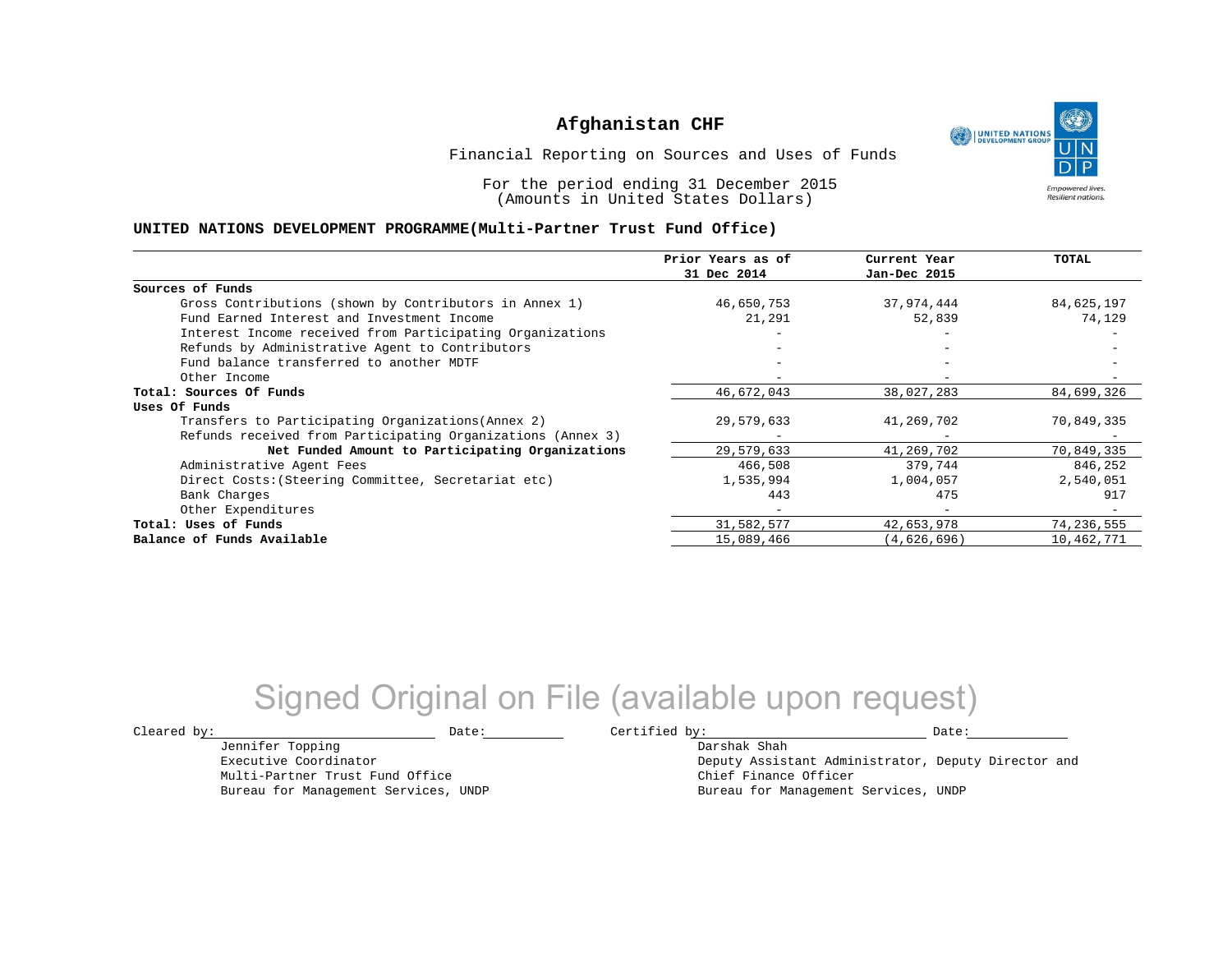

Financial Reporting on Sources and Uses of Funds

For the period ending 31 December 2015 (Amounts in United States Dollars)

#### **UNITED NATIONS DEVELOPMENT PROGRAMME(Multi-Partner Trust Fund Office)**

**Annex - 1: Gross Contributions**

|                                | Prior Years as of | Current Year                 | TOTAL       |
|--------------------------------|-------------------|------------------------------|-------------|
|                                | 31 Dec 2014       | Jan-Dec 2015                 |             |
| Contributors                   |                   |                              |             |
| DEPARTMENT FOR INT'L DEVELOPME | 25,881,600        | 18,222,600                   | 44,104,200  |
| GOVERNMENT OF AUSTRALIA        | 371,040           | 6,143,619                    | 6,514,659   |
| GOVERNMENT OF DENMARK          |                   | 3, 116, 236                  | 3, 116, 236 |
| GOVERNMENT OF GERMANY          |                   | 1,070,300                    | 1,070,300   |
| GOVERNMENT OF NORWAY           | 1,340,483         | 1,147,959                    | 2,488,442   |
| GOVERNMENT OF REPUBLIC OF KORE | 6,000,000         | 200,000                      | 6,200,000   |
| SWEDISH INT'L DEVELOPMENT COOP | 11,970,400        | 8,073,730                    | 20,044,130  |
| UNOCHA                         | 1,087,231         | $\qquad \qquad \blacksquare$ | 1,087,231   |
| Total: Contributions           | 46,650,753        | 37,974,444                   | 84,625,197  |

## Signed Original on File (available upon request)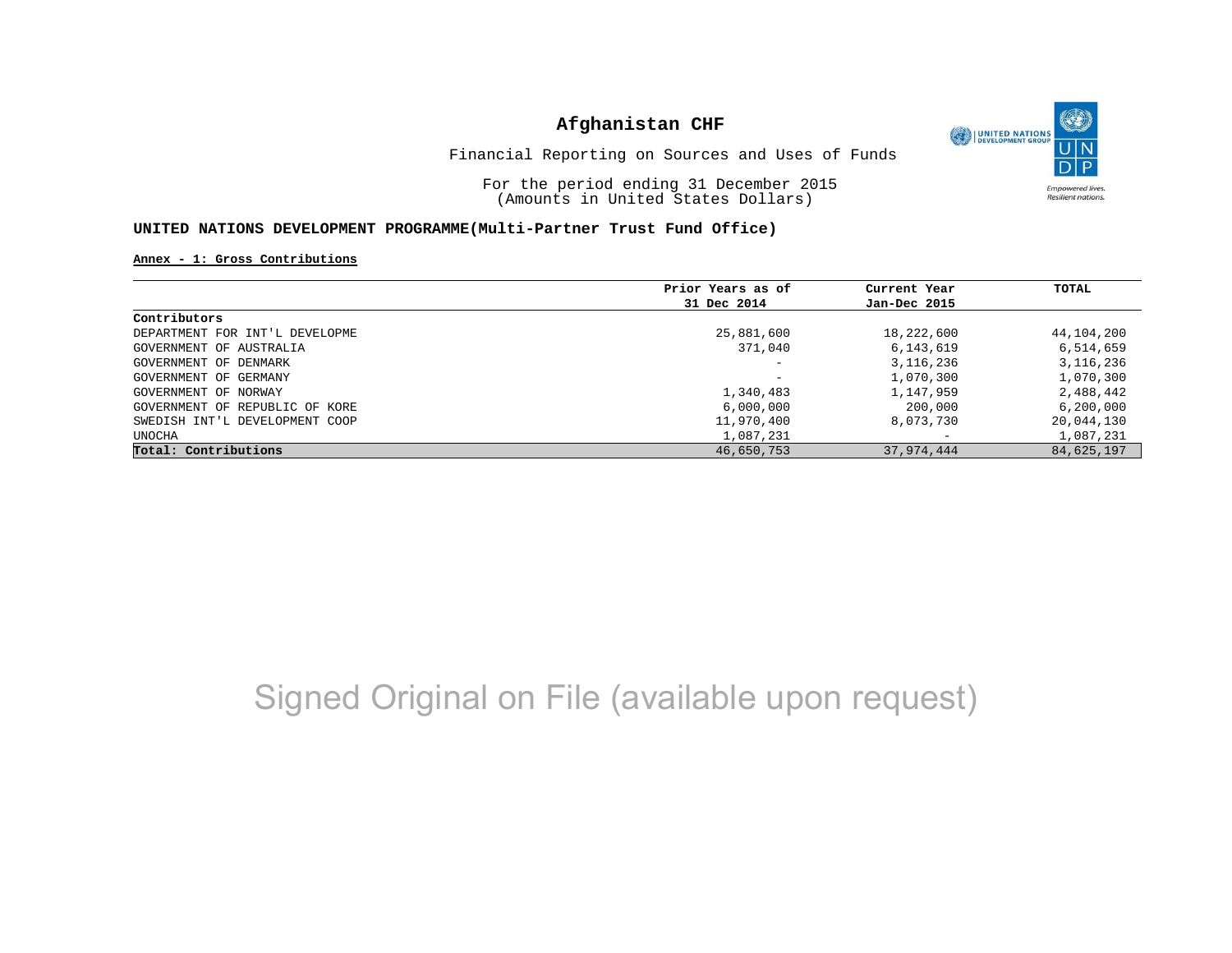O UNITED NATIONS **Empowered lives** Resilient nations.

Financial Reporting on Sources and Uses of Funds

For the period ending 31 December 2015 (Amounts in United States Dollars)

#### **UNITED NATIONS DEVELOPMENT PROGRAMME(Multi-Partner Trust Fund Office)**

**Annex - 2: Transfers to Participating Organizations**

|             |                   | TOTAL        |
|-------------|-------------------|--------------|
| 31 Dec 2014 | Jan-Dec 2015      |              |
| -           | 1,449,983         | 1,449,983    |
| 11,822,975  | 22,441,531        | 34, 264, 506 |
| 395,590     | $\qquad \qquad -$ | 395,590      |
|             | 2,000,115         | 2,000,115    |
| 5,330,879   | 3,943,077         | 9,273,956    |
| 7,505,681   | 8,295,066         | 15,800,747   |
| 4,524,509   | 3,139,930         | 7,664,440    |
| 29,579,633  | 41,269,702        | 70,849,335   |
|             | Prior Years as of | Current Year |

## Signed Original on File (available upon request)